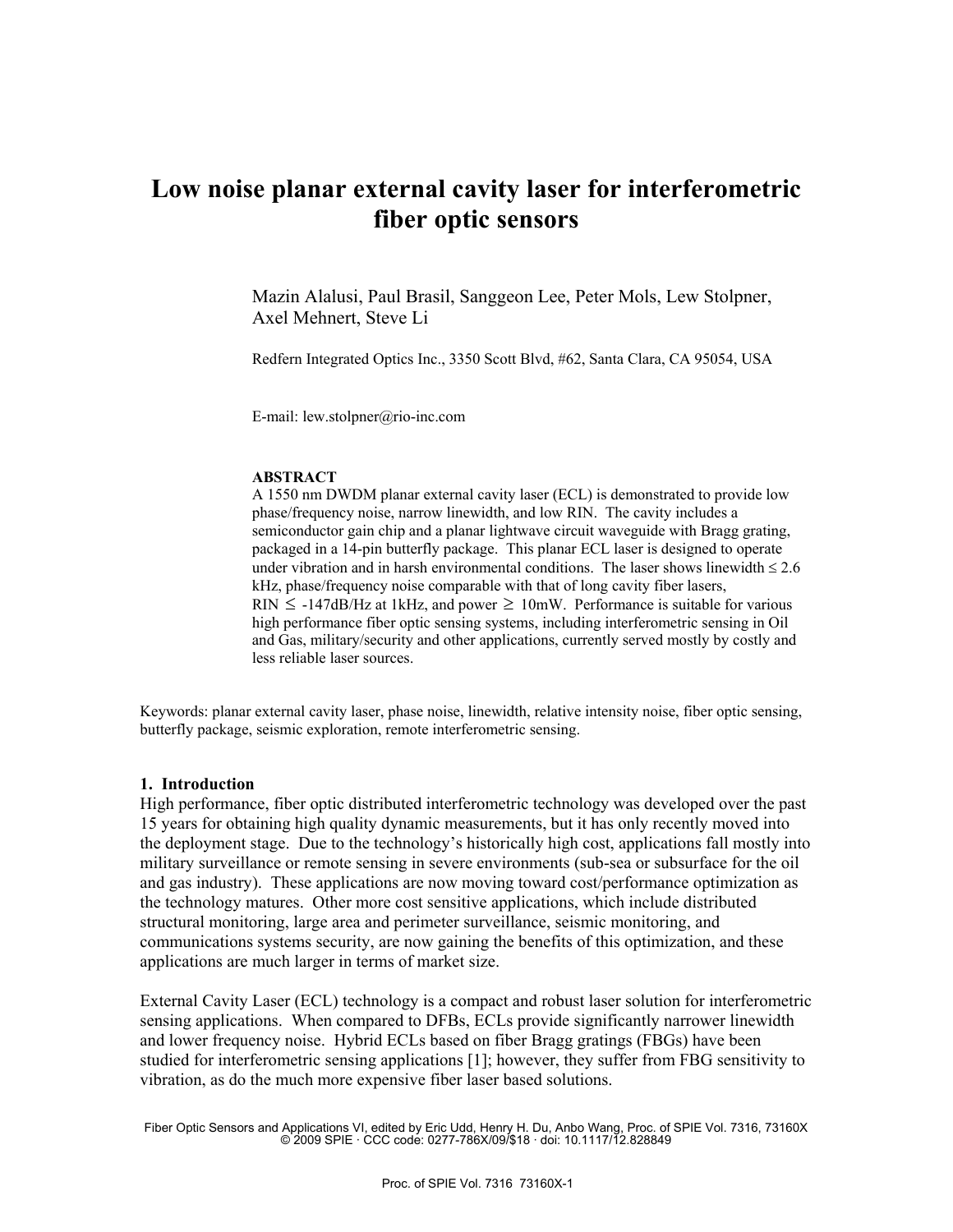We report here a low frequency noise, low RIN, and narrow linewidth 1550 nm DWDM ECL based on planar Bragg gratings (PBG) on silica-on-silicon planar lightwave circuit (PLC) [2]. We call this planar ECL technology PLANEX<sup>TM</sup>. This cavity structure offers a significant reduction in vibration sensitivity over other ECL designs. We will show that phase/frequency performance of planar ECL is comparable to long cavity fiber lasers.

# **2. Planar ECL Design**

A schematic diagram of a PLANEX<sup>TM</sup> planar ECL device is shown in figure 1(a). The cavity is formed by coupling light between the anti-reflection (AR) coated facet of an InP gain chip with an AR-coated waveguide grating on a PLC.



**Figure 1.** (a) Schematic of planar ECL; (b) Photograph of a  $PLANEX^{TM}$  butterfly package.

The PLANEX<sup>TM</sup> planar ECL is integrated in a standard 14-pin butterfly package on top of a thermoelectric cooler (TEC). Thermo-opto-mechanical design insures minimal temperature gradient, and minimal stress on the cavity over a wide operating case temperature range from -5 to 75ºC.

The optical output beam from the ECL cavity is collimated before going through a double-stage isolator then focused onto either standard or polarization-maintaining single mode fiber. The output optical train of the ECL is designed and assembled using proven methods commonly used in commercial DFBs. The ECL laser is pin-to-pin compatible with commercial DFBs.

# **3. Test techniques description and outline of the test set up.**

# *3.1. Phase/Frequency Noise Measurement*

Test setup includes path mismatched Michelson interferometer with Faraday Reflector Mirror (FRM) elements to insure high interferometric visibility. Internal connectors are implemented to allow placement of different delay lines (replaceable delay) so that different optical path mismatches may be inserted into the interferometer. An Optiphase, Inc. OPD-4000 Optical Phase Demodulator [3] is used to measure the optical phase in the mismatch path interferometer. Demodulation at a 70 kHz rate is accomplished by a phase generated carrier stimulus followed by true-phase digital demodulation. With low self-noise this approach is capable of laser phase/frequency noise measurements of the lowest noise lasers commercially available.

# *3.2. Linewidth Measurement*

Delayed self-heterodyne interferometer [4] has been used for linewidth measurement. 50km of fiber is used as path mismatch in one of the MZ (Mach-Zehnder) arms. This length should be enough to resolve down to 2.5kHz linewidth. The 50km fiber and the acousto-optic frequency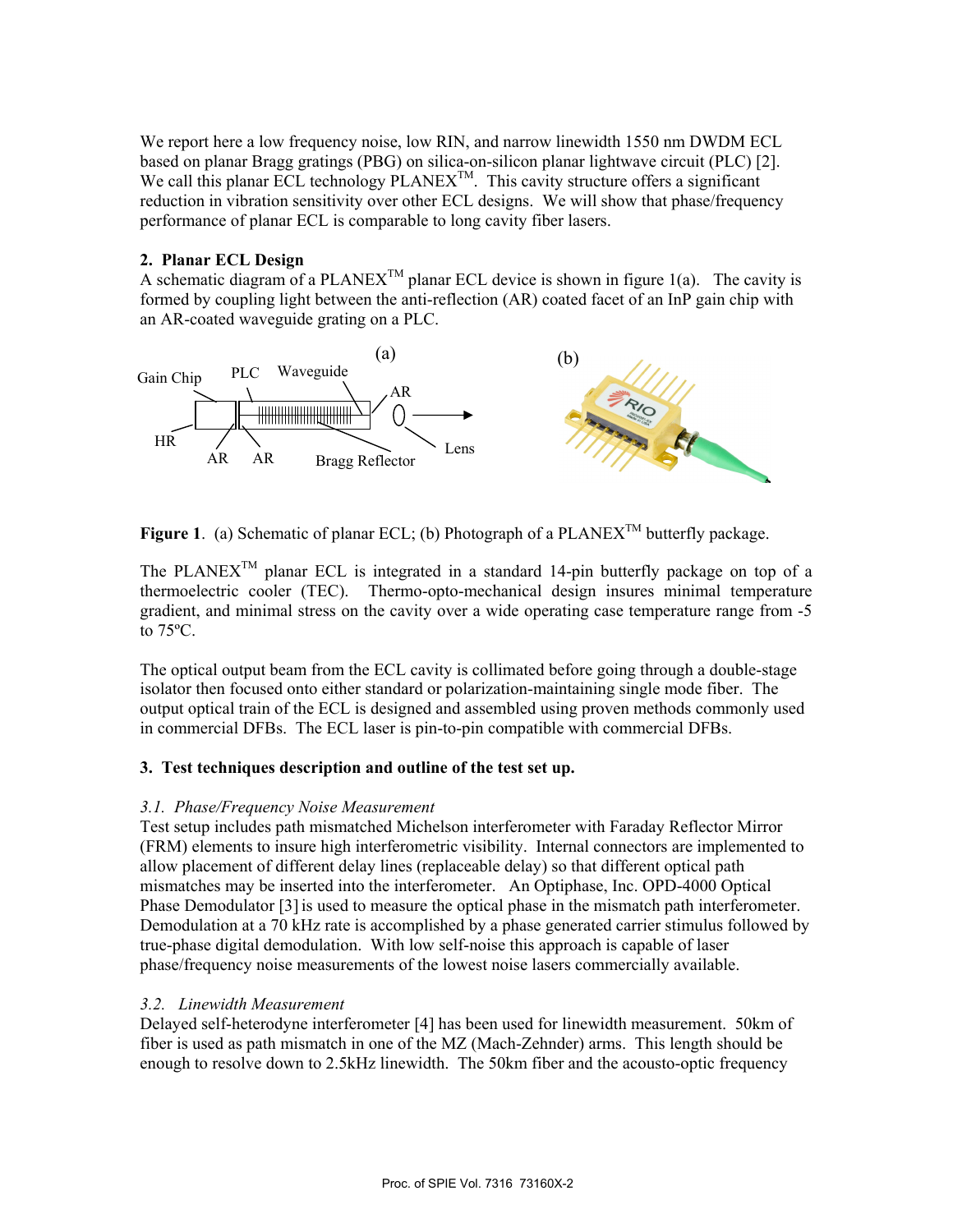shifter are housed in a thermally and acoustically isolated box that also attenuates microvibrations. ECL current driver is battery powered to minimize 60Hz and its harmonics from leaking through the power supply. Optical back-reflections throughout the test setup have been minimized.

#### *3.3. Relative Intensity Noise (RIN) Measurement*

ECL, photodetector, and low noise amplifier are all battery powered.

Furthermore, all fibers used should be carefully laid out to prevent micro bending, which in turn would result in RIN distortions.

# **4. Experimental Results**

#### *4.1. LIV and Lasing Spectrum*

An ECL LIV characteristics and time-averaged spectrum, obtained with OSA, are shown in figure 2(a). Power  $\geq 11$ mW can be easily obtained at driving current of  $\geq 150$ mA. Lasing threshold current is 12mA. The soft knee at low currents is due to ECL dynamics details and will be explored in a future publication.

High SMSR is achieved by optimizing cavity design. As shown in figure 2(b), the SMSR=54.7dB at output power of 11.4mW and bias current of 152mA.



**Figure 2.** a) LIV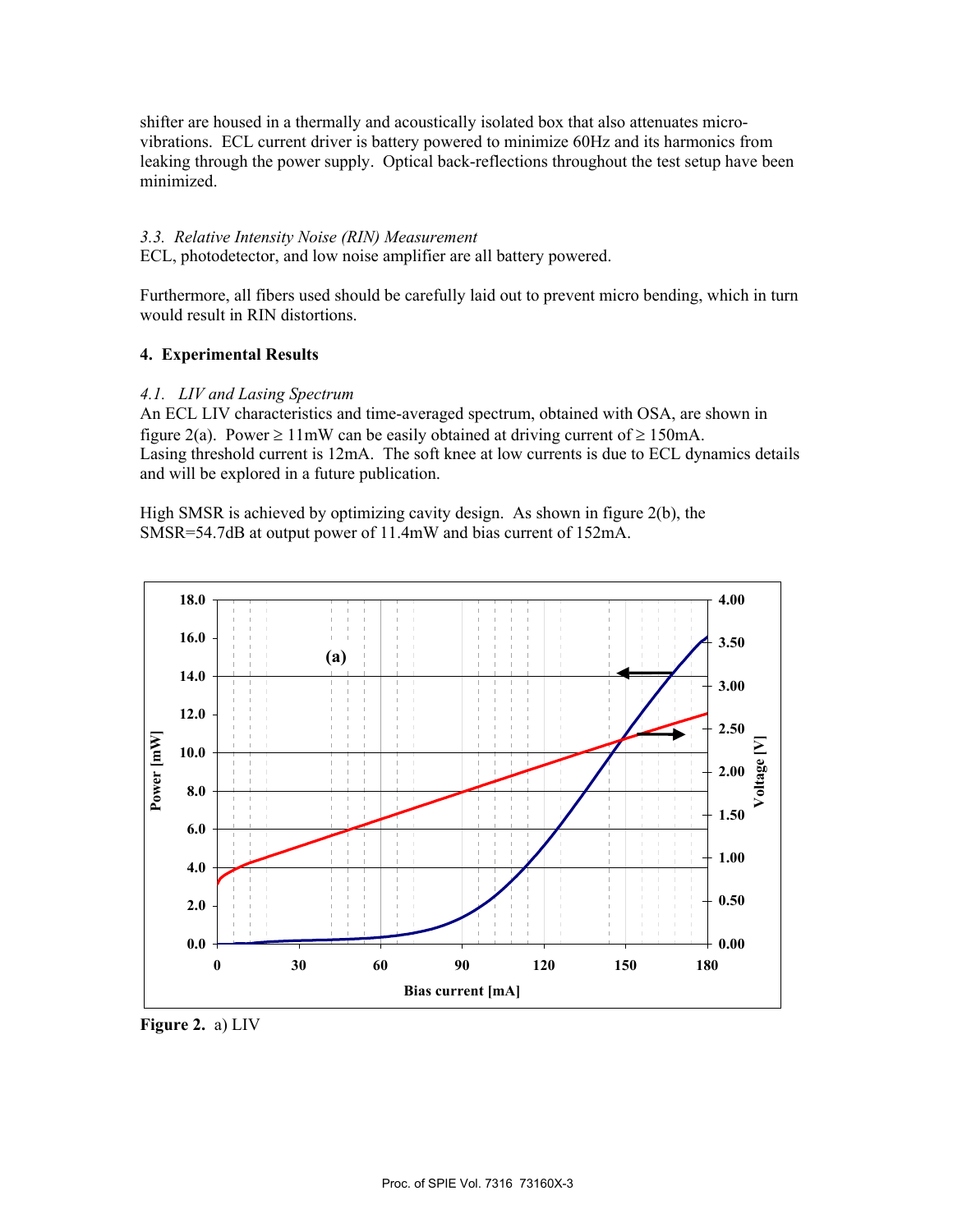

**Figure 2.** b) Lasing spectrum characteristics.

# *4.2. Phase/Frequency Noise*

Phase/frequency noise performance is shown in figure 3. Phase noise values are normalized to 1meter interferometer optical path difference (OPD). The peaks visible on the phase/frequency noise spectral density characteristic at 60 Hz and multiples of 60 Hz are a result of AC leakage in the ECL bias current source and demodulator.

In figure 3 the phase/frequency noise is shown at different bias currents (ECL setpoints). In this case, the operating temperature is the same for all three different settings. Here setting the bias current is not similar to conventional lasers such as DFB. With an ECL one can use bias current (Ib) and/or temperature (T) to tune phase/frequency noise, power, and lasing wavelength.

Below 100kHz the phase/frequency noise is dominated by 1/f noise, which is similar to DFB semiconductor lasers [5].

Phase noise at specific frequencies is also tabulated in an inset in figure 3.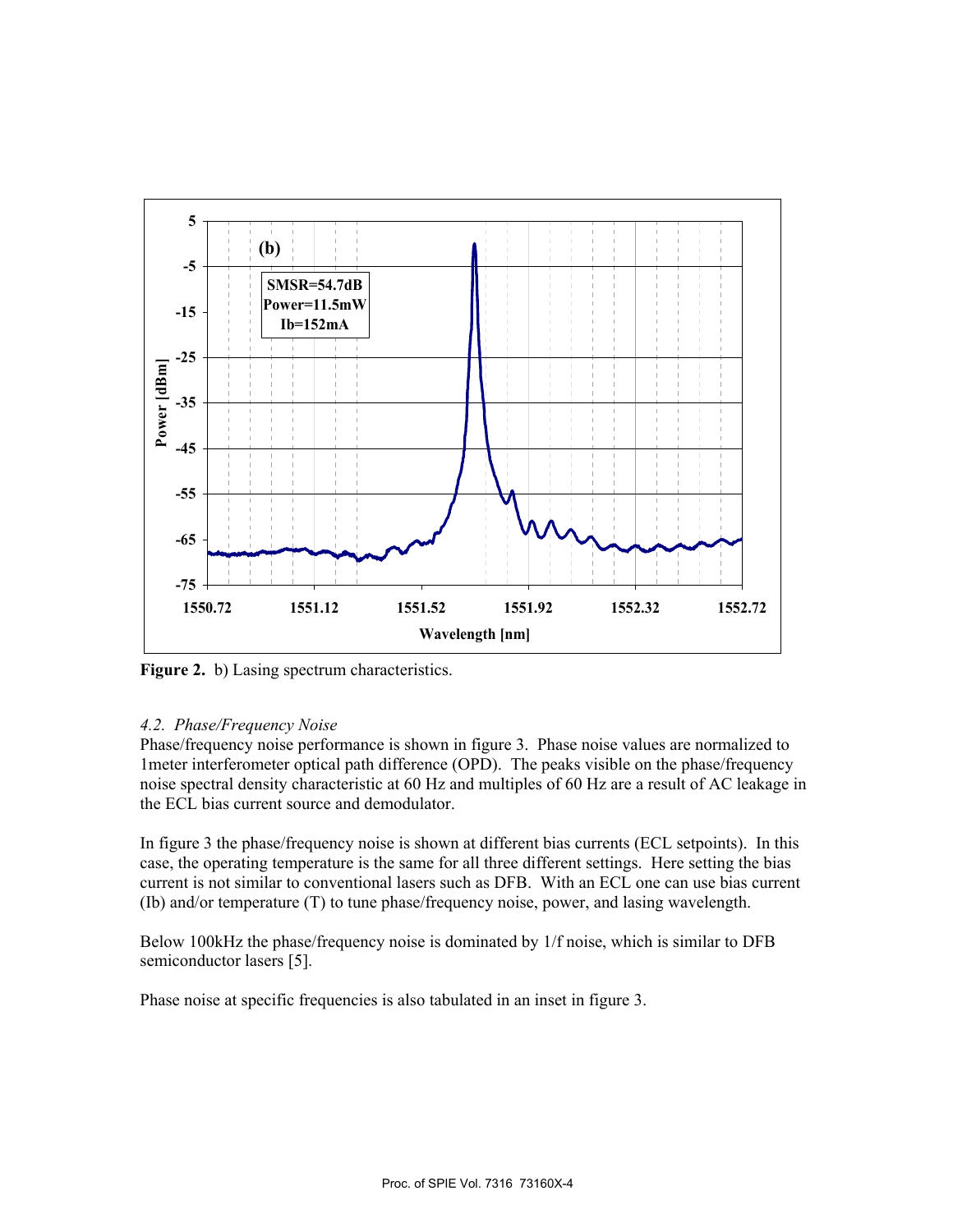

**Figure 3.** Phase/frequency noise spectrum vs. ECL set point (bias current, Ib). Phase noise values are normalized to 1meter interferometer optical path difference (OPD). The inset table shows the phase noise (PN) at certain frequencies. Phase noise units are urad  $\sqrt{Hz}$ . Phase noise spectrum distortions are due to micro-vibration and 60 Hz harmonics leakage.

# *4.3. Linewidth*

Using the same ECL settings as in figure 3, the measured linewidth ( $\delta v$ ) using delayed selfheterodyne-interferometer are listed in table 1. A linewidth of 3.3kHz has been achieved.

| $Ib$ [mA] | FWHM Gaussian $\delta v$ [kHz] | <b>EWHM</b> Lorentzian δυ [kHz] |
|-----------|--------------------------------|---------------------------------|
| 172       |                                | 3.3                             |
| 152       | 7 Q                            | 37                              |
| 132       | 10.0                           | 47                              |

**Table 1.** Linewidth vs. setpoint.

The linewidth is due to the contributions of white noise resulting from spontaneous emission noise and 1/f noise. It is believed that 1/f noise is due to dangling bonds at the buriedheterostrucure surfaces, which act as non-radiative recombination centers [6,7].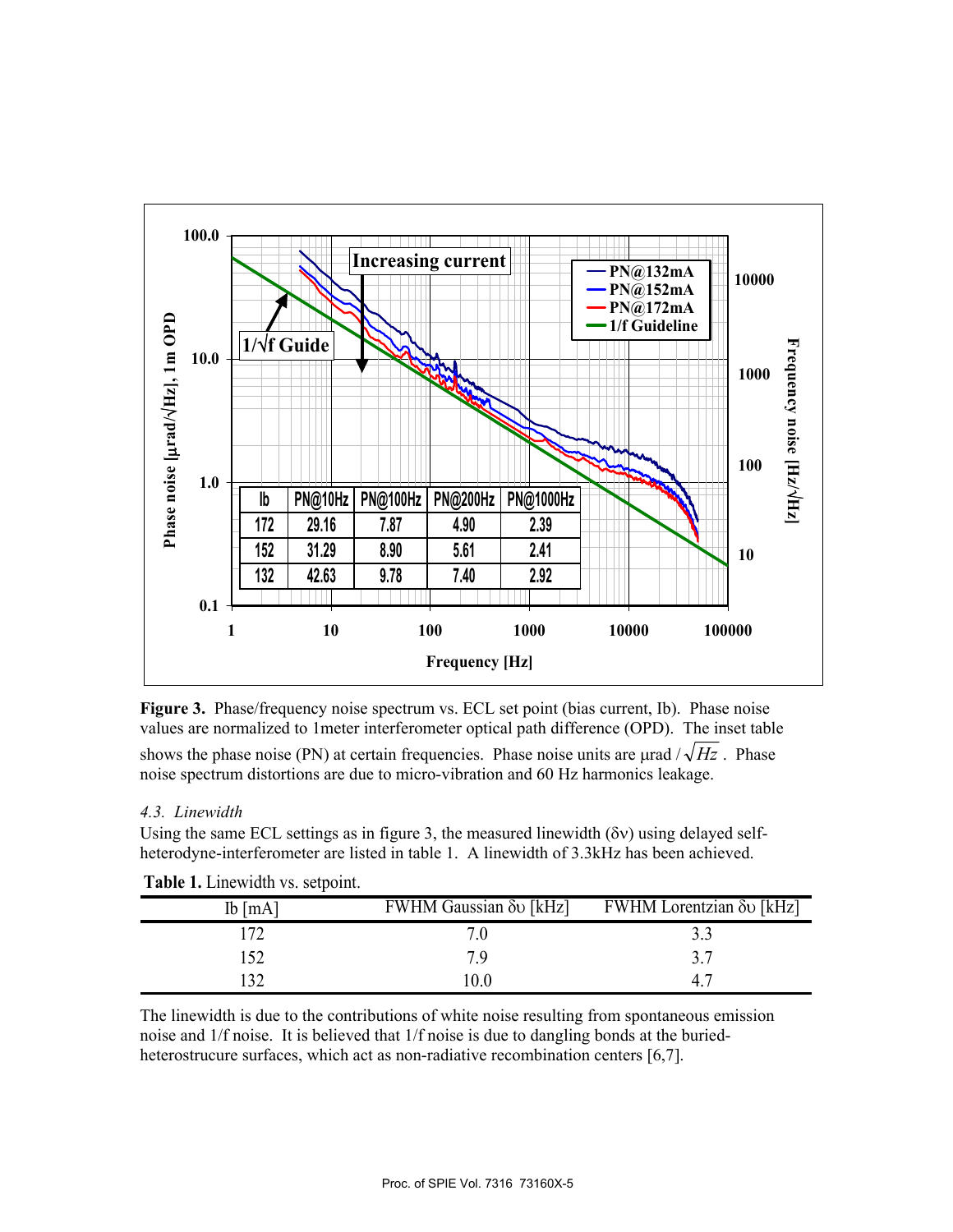White noise results in Lorentzian lineshape while 1/f noise results in Gaussian line shape. From figure 3 and table 1 it is obvious an ECL has both white and 1/f noise. This results in Voigt lineshape, which is the convolution of Lorentzain and Gaussian lineshapes [5,8].

Figure 4 shows that Gaussian lineshape has a good fit to the measured data down to -5dB.



**Figure 4.** Lineshape. Measured FWHM Gaussian linewidth=7.9kHz Measured FWHM Lorentzian linewidth=3.7kHz.

#### *4.2. Relative Intensity Noise (RIN)*

RIN spectra vs. bias current (setpoint) are shown in figure 5.

Below 1kHz RIN is dominated by 1/f noise. Figure 5 shows that above 1kHz RIN converge to the same values for all three currents. System noise floor does not explain this convergence, which will be addressed in the future. RIN distortions are due to micro-vibrations while the sharp spikes are due to 60Hz and its harmonics leakage even though all current sources are battery powered.

Planar ECL has relaxation oscillation frequency  $\geq$  2GHz compared to  $\sim$  1MHz [9] for fiber lasers. Therefore, planar ECL has a superior RIN up to GHz frequency range.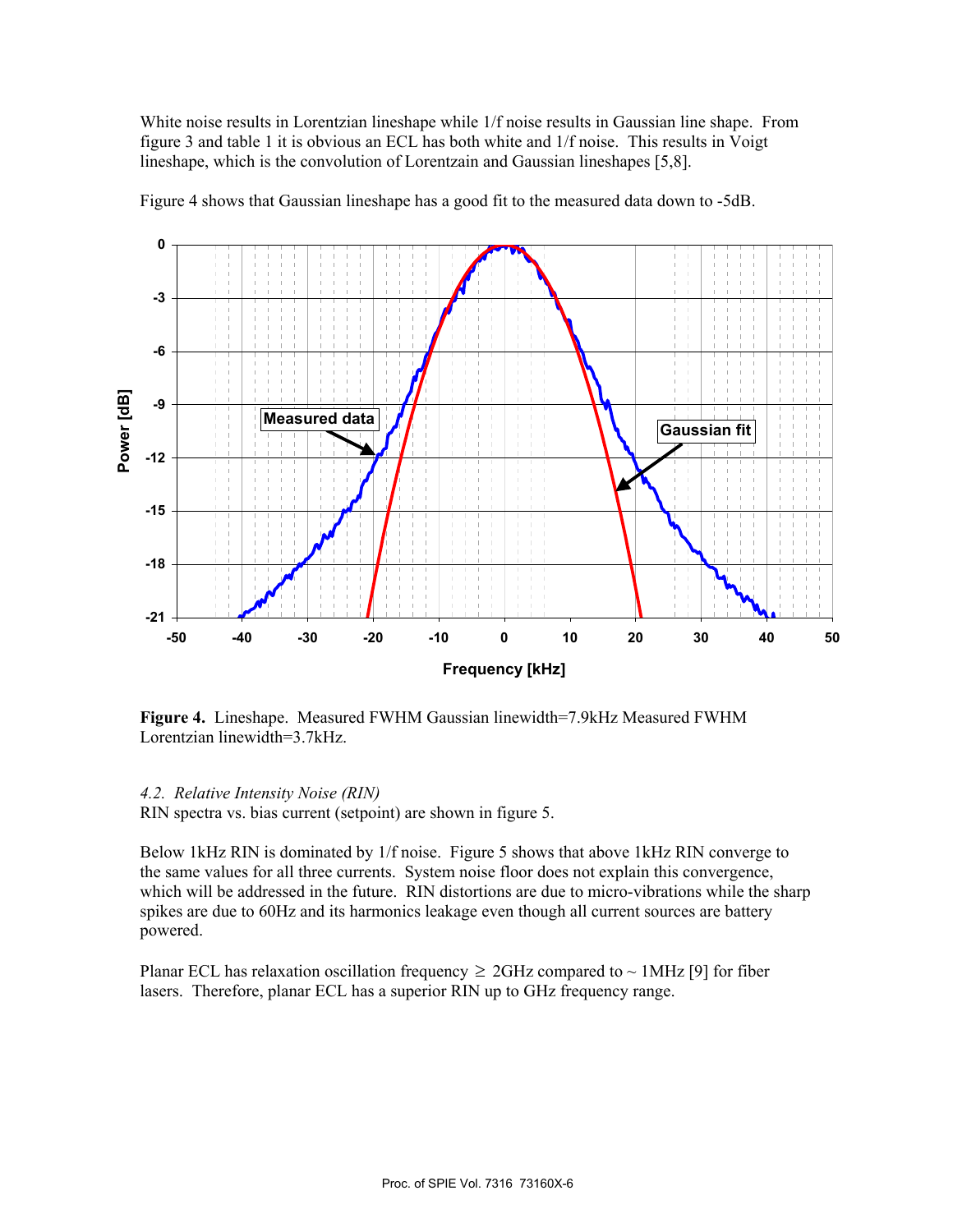

**Figure 5.** RIN spectra vs. bias current. Inset tabulates RIN at specific frequencies. RIN distortions are due to micro-vibrations. The sharp spikes are due to 60 Hz harmonics leakage even though all current sources are battery powered.

# **5. Noise and Linewidth Correlations**

Frequency noise and linewidth should be highly correlated since the linewidth is a manifestation of frequency noise [10, 11]. Figure 6 shows the frequency noise-linewidth correlation of a single device. Both phase noise and linewidth decrease with setpoint (current in this case) and enter saturation at the same time.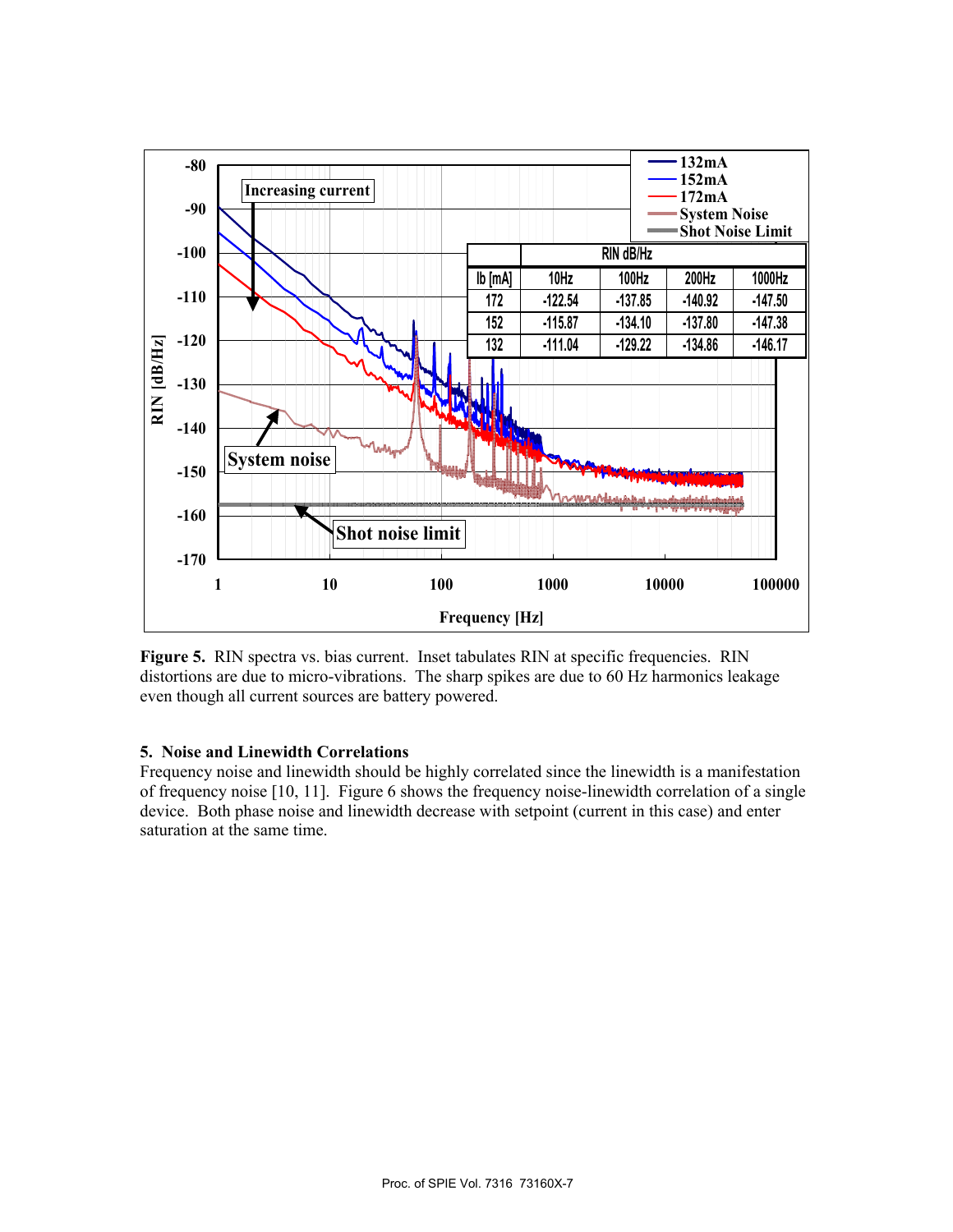

**Figure 6.** Linewidth and Phase noise (at 200Hz) correlation.

RIN-to-Phase-Noise correlation can be explained by the coupling of the phase fluctuations to intensity fluctuations through carrier density/refractive index fluctuations [12, 13]. Figure 7 shows the correlation between phase noise and RIN.

Also from figure 7 one can observe that the correlation between phase noise and RIN starts to break down as phase noise enters saturation region.



**Figure 7.** RIN and Phase noise (at 200Hz) correlation.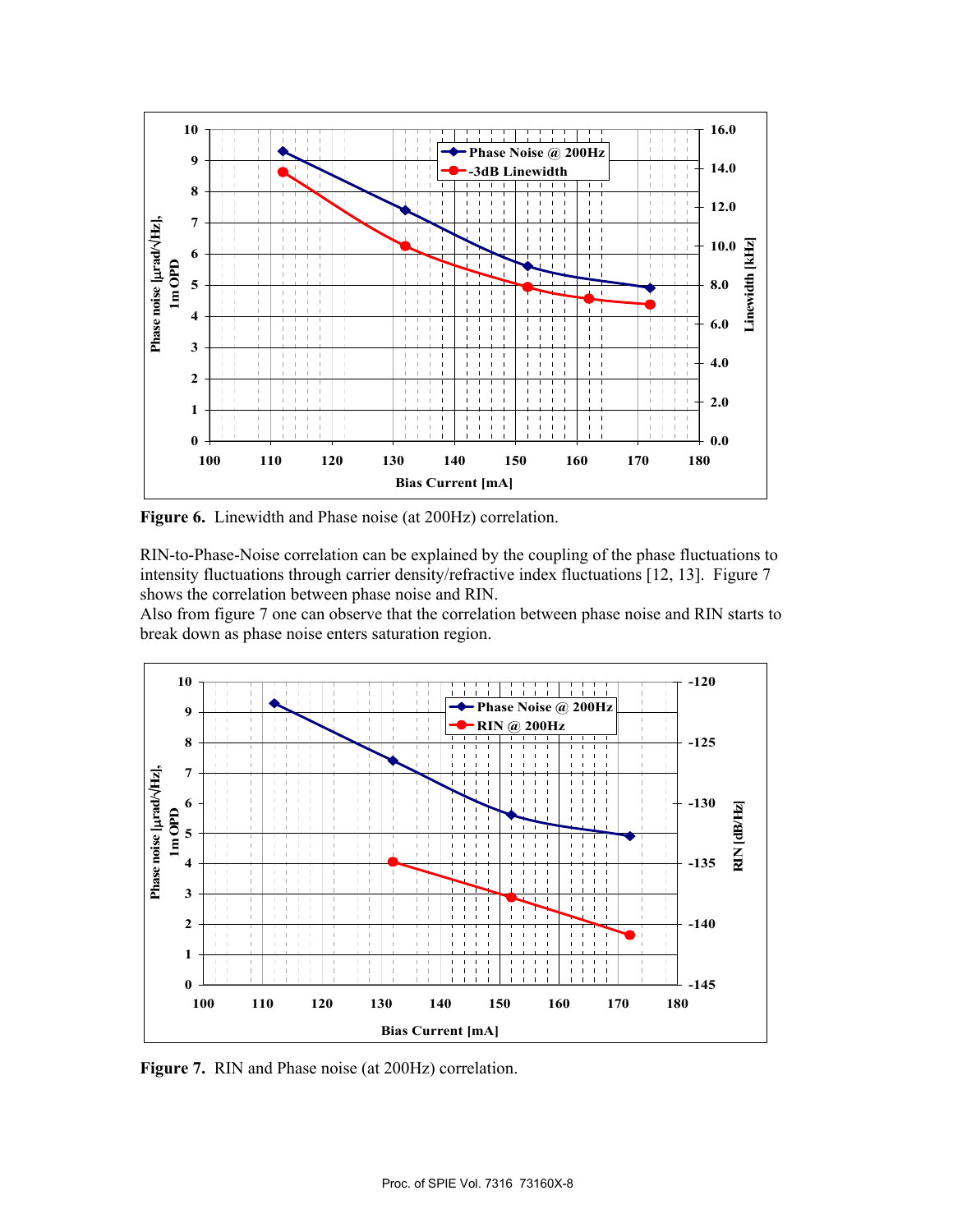Figure 8 shows the phase noise to linewidth correlation for various devices. *A linewidth of 2.6kHz was obtained for device number 4.*



**Figure 8.** Linewidth and Phase Noise (at 100Hz) correlation for various devices.

# **6. Stability Under Vibration and Acoustic Noise**

Planar ECL laser is designed to operate under vibration and in harsh environmental conditions. Planar ECL cavity is robust and intrinsically stable, if compared to FBG based laser design.

- The  $SiO<sub>2</sub>$  waveguides with Bragg gratings are part of the solid-state substrate
- The polarization maintaining waveguide has a rectangular cross-section, and therefore is free from intracavity phase delay for orthogonal polarizations if vibration introduces birefringence

The laser package design has been optimized for operation under vibration by proper integration of the cavity sub-assembly inside the 14-pin butterfly package. Phase noise test was performed under broadband (10-100 Hz) vibration in 3 orthogonal directions.

Normalized phase noise sensitivity to vibration for 3 different planar ECL lasers is shown in figure 9 for the most sensitive direction. The vibration sensitivity is measured as the change in phase noise [dB] normalized to 0.01G acceleration (rms over 1 Hz) applied to the laser under test.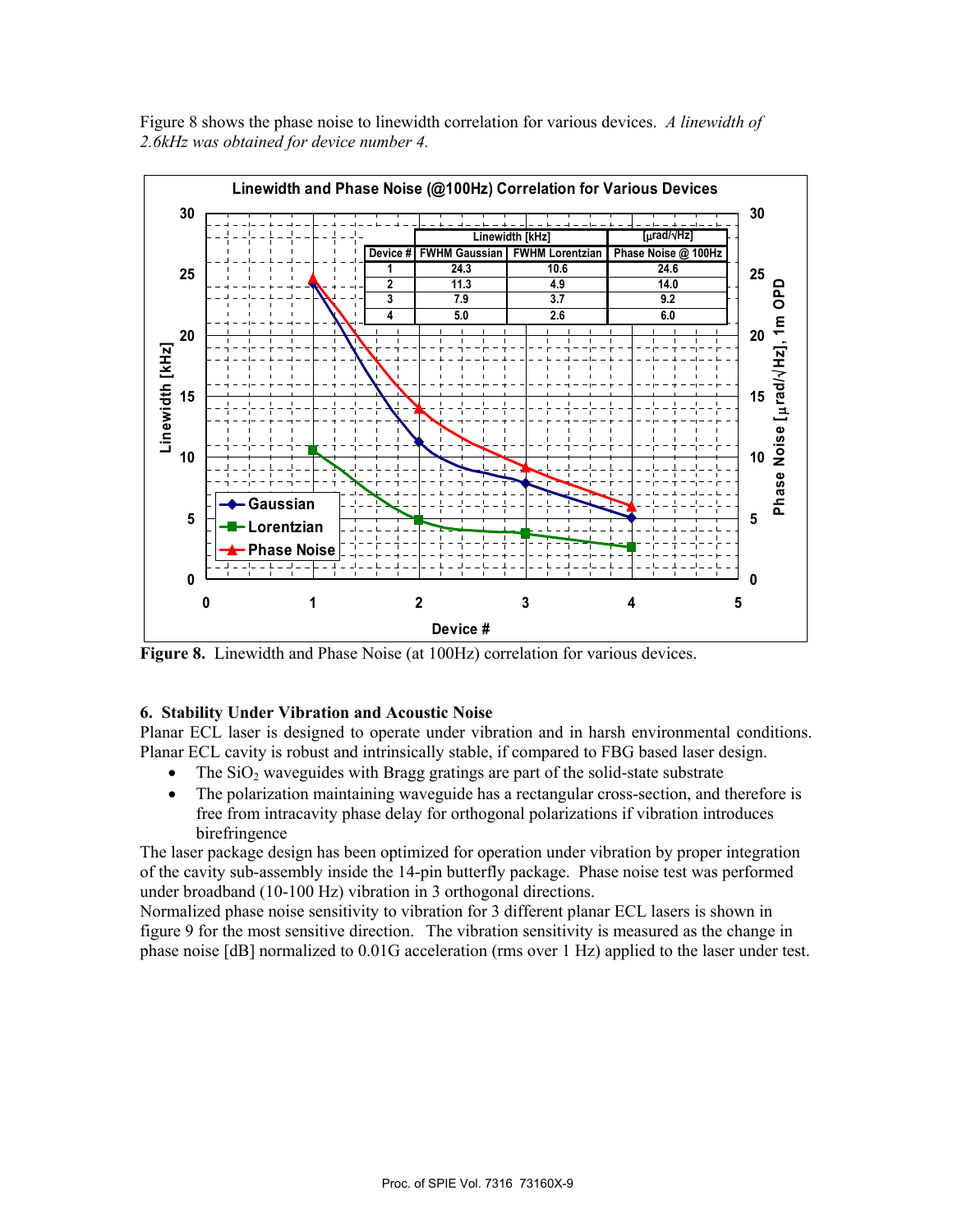

**Figure 9.** Normalized phase noise sensitivity to vibration for 3 different planar ECL lasers is shown for the most sensitive direction. PN=Phase Noise. The vibration sensitivity is measured as the change in phase noise [dB] normalized to 0.01G acceleration (rms over 1 Hz) applied to the laser under test.

# **7. Reliability and Wavelength Stability**

The laser is designed for long-term operation under demanding environmental stress conditions. All sub-components and packaging technology for the planar ECL have been previously Telcordia qualified for telecommunication applications.

The laser has shown excellent wavelength stability and consistency of performance parameters over long-term operation and over case temperature range.

- Wavelength change vs. TEC temperature:  $\sim$ 15 pm/°C,  $\sim$ 6 times less sensitive than typical DFB
- Wavelength change vs. bias current:  $\sim 0.2$  pm/mA
- Wavelength change over operational case temperature range:  $\leq \pm 20$  pm
- Total "end of life" wavelength deviation  $\leq \pm 100$  pm

 The wavelength stability is sufficient for demanding applications without additional wavelength locker.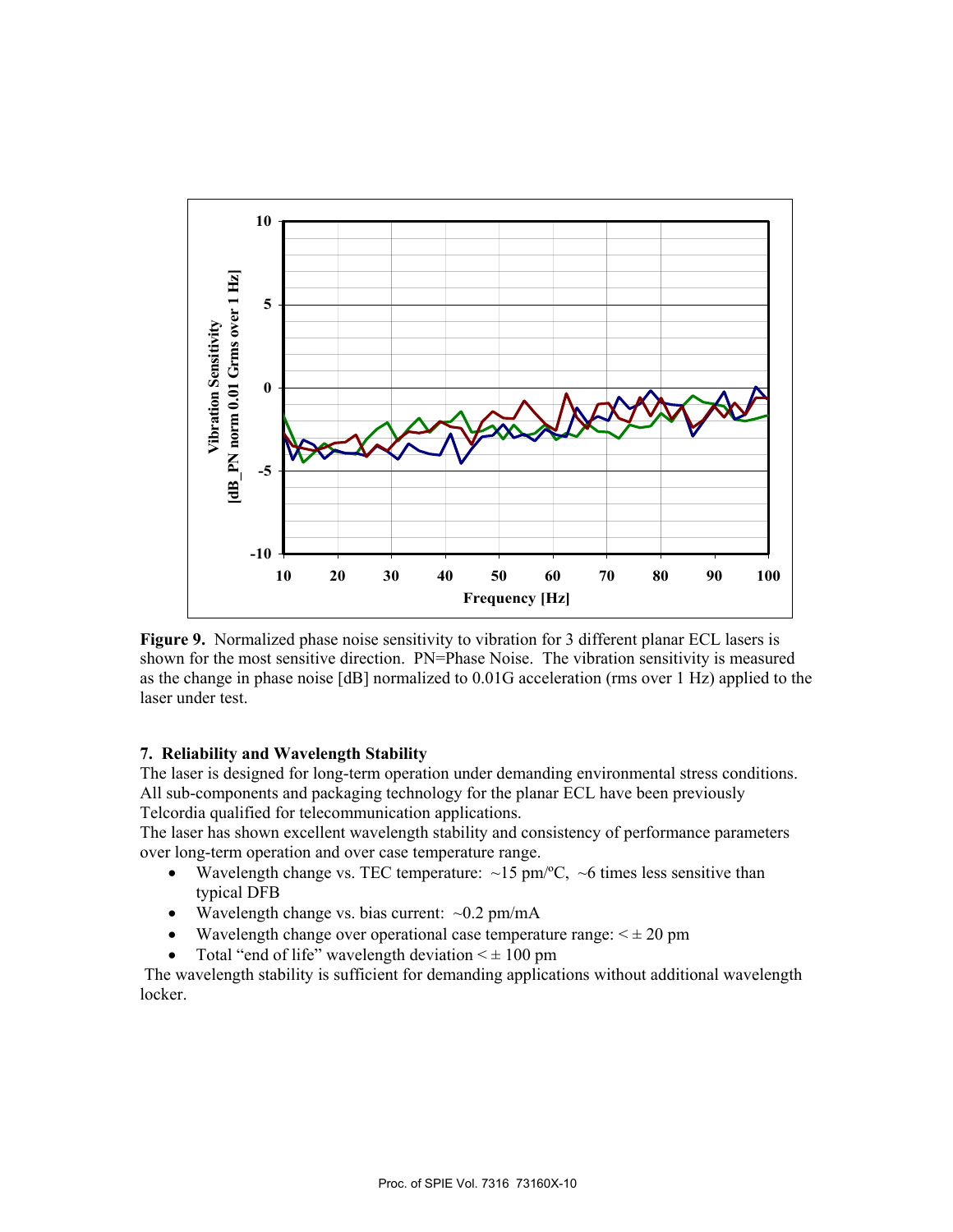#### **8. Planar ECL Applications**



**Figure 10.** Normalized phase noise of various laser types (semiconductor DFBs, RIO planar ECL, and two performance grades of fiber lasers) used for remote interferometric sensing. The phase noise performance of the planar ECL is approaching the performance of the typical fiber laser, which indicates a high performance capability and suggests suitability for a wide range of distributed sensing applications. Phase noise values are normalized to 1meter interferometer optical path difference (OPD). Phase noise units are  $\mu$ rad/ $\sqrt{Hz}$ .

Planar ECL phase noise performance is comparable to fiber laser as indicated in figure 10. As there are various design approaches for multi-channel interferometric interrogation, and fiber sensor designs can offer a wide range of sensitivity, it is helpful to segregate interferometric interrogation into two general classes:

- Path Compensated Time Division Multiplexing (PCTDM)
- Path Mismatch Multiplexed (PMM).

Applications for the PLANE $\hat{X}^{TM}$  (planar ECL) laser are presented in table 2.

| Application                                                |     | <b>PMM</b> |
|------------------------------------------------------------|-----|------------|
| Physical Security (perimeter or boundary, buried or fence) | all | most       |
| Civil Structure monitoring                                 | all | most       |
| Oil and Gas (down-hole, sea-bed, streamers)                |     | some       |
| Marine surveillance (most active and passive applications) |     | some       |

**Table 2.** Low phase noise ECL applications.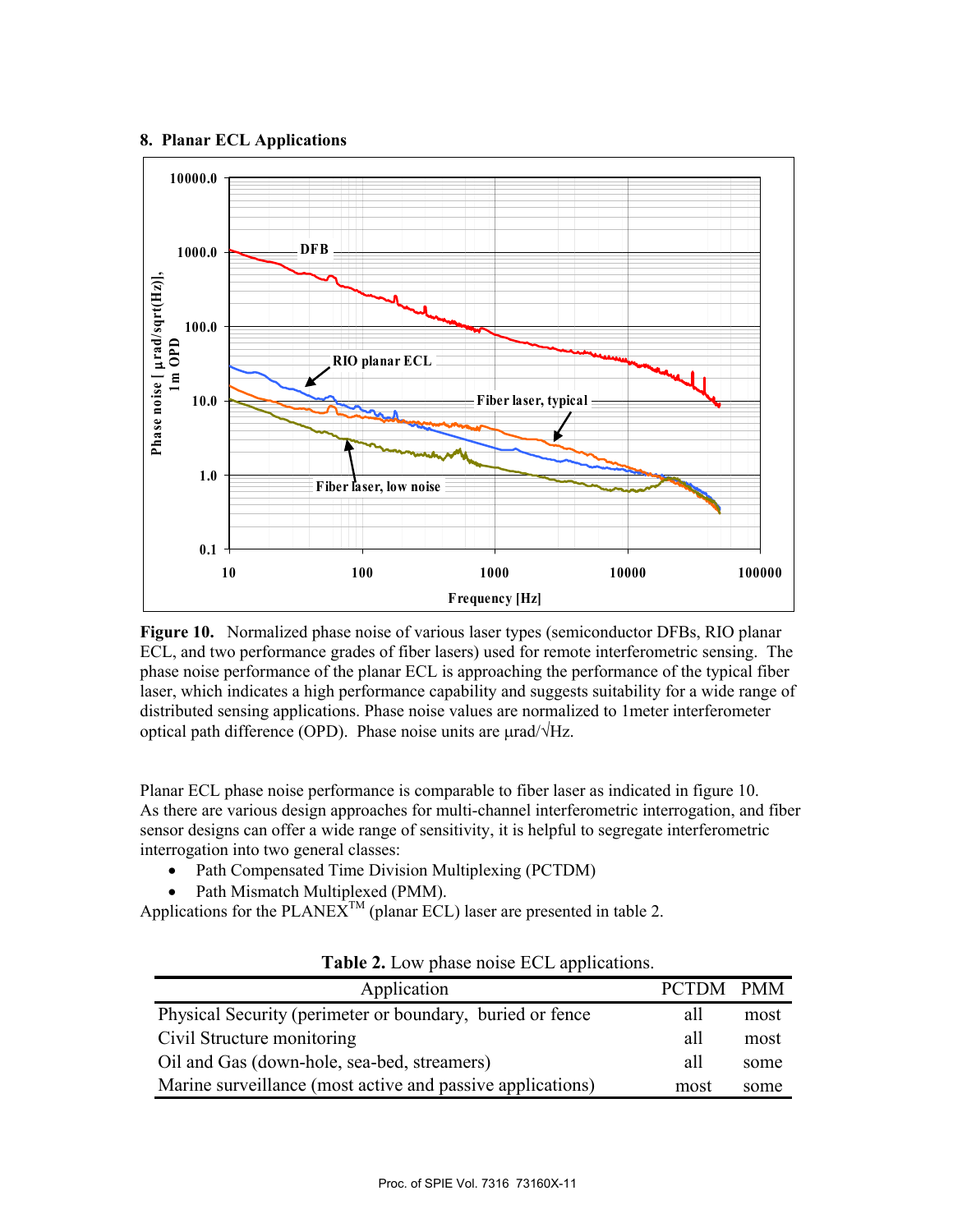Applications identified above can utilize a very large sensor count. Both PCTDM and PMM interrogation approaches are compatible with TDM/DWDM multiplexing to attain high channel counts. When these systems demand multiple wavelengths there is a significant advantage to the use of the PLANEX<sup>TM</sup> (planar ECL) laser due to its lower cost and high reliability when compared to fiber lasers. The  $PLANEX^{TM}$  planar ECL has been designed in several interferometric systems and tested in several field trials. It provided high performance, comparable to that of a fiber laser [14].

# **9. Conclusions**

For the first time, a narrow linewidth and low phase/frequency noise 1550 nm DWDM planar waveguide based ECL was developed to satisfy most of the interferometric sensing performance requirements in a small package, providing high stability, reliability and low cost. We presented planar ECL with linewidth = 2.6kHz, phase/frequency noise comparable with that of long cavity fiber lasers,  $RIN = -147.5dB/Hz$  at 1kHz, and power  $\ge 11$  mW. Furthermore, the PLANEXTM planar ECL laser is designed to operate under vibration and in harsh environmental conditions. Results show that planar ECLs meet requirements of interferometric applications with demanding environmental conditions.

#### **10. References**

[1] Bartolo R E, Kirkendall C K, Kupershmidt V and Siala S. "Achieving narrow linewidth, low phase noise external cavity semiconductor lasers through the reduction of 1/f noise". *Novel In-Plane Semiconductor Lasers V, edited by Carmen Mermelstein, David P. Bour, Proc. of SPIE*  **6133***, 61330I, (2006)* 

[2] L. Stolpner et al., "Low noise planar external cavity laser for interferometric fiber optic sensors", *19th International Conference on Optical Fiber Sensors, Proceedings of the SPIE, Volume 7004, pp. 700457-700457-4 (2008)* 

[3] Optiphase, Inc. Website (ref to OPD-4000) www.optiphase.com

[4] Derickson D, Ed. *Fiber Optic Test and Measurement*. Prentice Hall, 1997

[5] Kikuchi K Effect of 1/f-Type FM Noise on Semiconductor-laser linewidth residual in highpower limit 1989 *IEEE J. Quantum Electron.* **QE-25** 684-88

[6] Fukuda M, Hirono T, Kurosaki T and Kano F 1/f noise behavior in semiconductor laser degradation 1993 *IEEE Photon. Technol. Lett.* **PTL-5** 1165-67

[7] Coldren L A and Corzine S W *Diode Lasers and Photonic Integrated Circuits* Wiley-Interscience 1995

[8] Mercer L B 1/f Frequency Noise effects on Self-Heterodyne linewidth measurements 1991 *IEEE J. Lightwave Technol.* **LT-9** 485-93

[9] Geng J, Spiegelberg C and Jiang S Narrow linewidth fiber laser for 100-km optical frequency domain reflectometry 2005 *IEEE Photon. Technol. Lett.* **PTL-17** 1827-29

[10] Henry C H Phase noise in semiconductor lasers 1986 *IEEE J. Lightwave Technol.*  **LT-4** 298-310

[11] Henry C H Theory of the linewidth of semiconductor lasers 1982 *IEEE J. Quantum Electron.* **QE-18** 259-264

[12] Dandridge A and Taylor H Correlation of low-frequency intensity and frequency fluctuations in GaAlAs lasers 1982 *IEEE Trans. Microwave Theory Techn.* **MTT-30** 1726-38